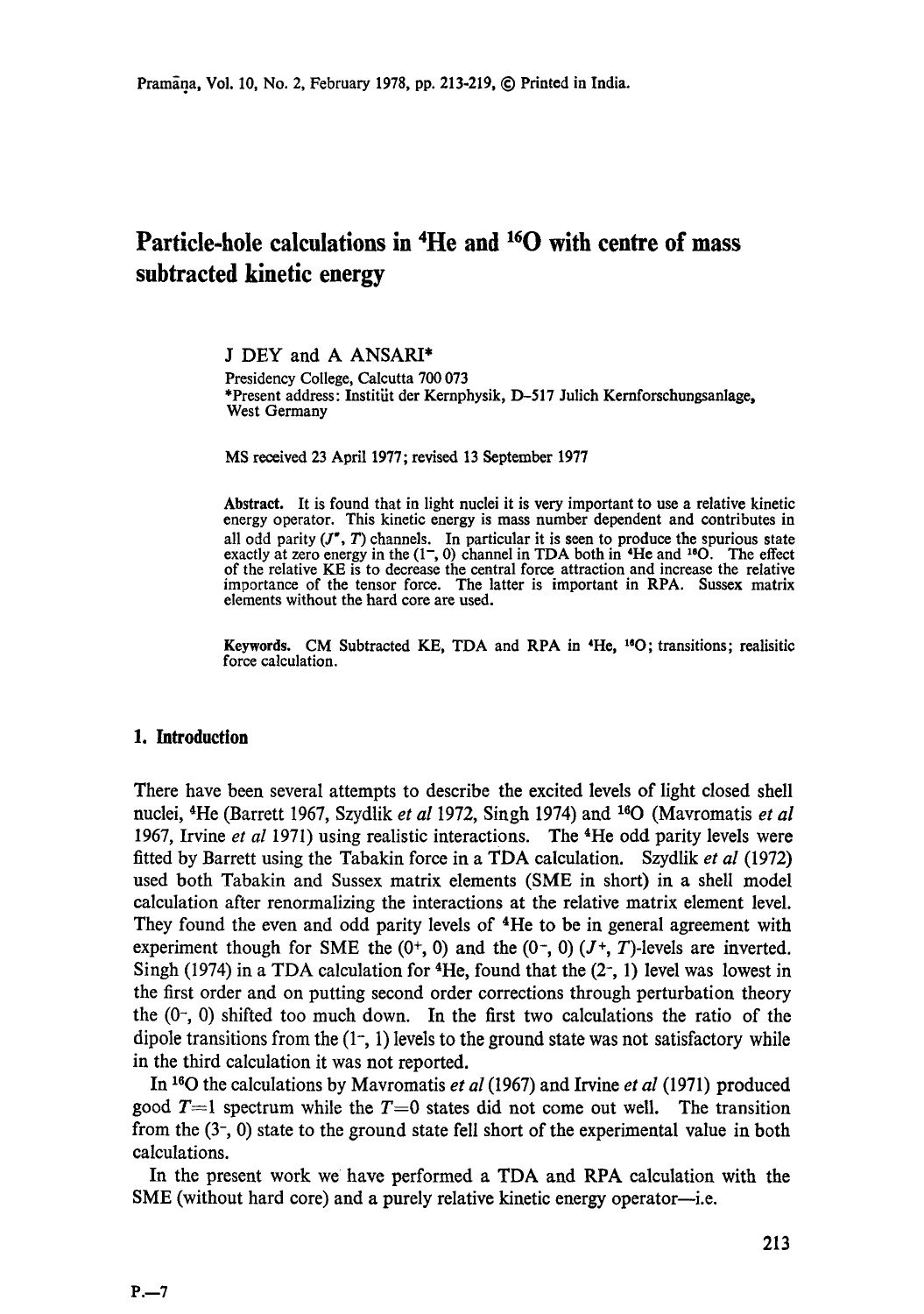214 *J Dey and A Ansari* 

$$
H = \sum_{i} (p_i^2/2m) - \sum_{i} p_i^2/2Am + \sum_{i < j} V_{ij}
$$
\n
$$
= \left(1 - \frac{1}{A}\right) \sum_{i} \frac{p_i^2}{2m} + \sum_{i < j} \left(V_{ij} - \frac{1}{mA} p_i \cdot p_j\right)
$$
\n
$$
= \sum_{i < j} \left\{V_{ij} + (p_i - p_j)^2/2Am\right\}
$$

so that the relative KE enters as a two body term on the same footing as the relative potential energy.

We work with this Hamiltonian alone and hence the use of experimental single particle and hole energies is avoided. Of course, as is usual in TDA and RPA calculations, the diagonal *p-h* matrix elements contain the relevant single particle energy--the single hole energy term and for this we make use of the already available Sussex results (Dey *et al* 1969). In particular,

$$
\mathscr{E}_{p} - \mathscr{E}_{h} = \sum_{n, \text{ occupied}} [\langle \phi_{p}, \phi_{n} | H | \phi_{p}, \phi_{n} \rangle - \langle \phi_{h}, \phi_{n} | H | \phi_{h}, \phi_{n} \rangle].
$$

In the above reference instead of H,  $KE+V$  was used and hence we have made the necessary changes for the centre of mass KE subtraction. It must be pointed out here that we do not satisfy the Hartree-Fock self-consistency since pure harmonic oscillator single particle and hole wave functions are used. This has a significant effect on some of our results and for 4He we make an improvement. To illustrate the effect of this centre of mass KE subtraction in our Hamiltonian, we tabulate the relative matrix elements before and after the kinetic energy correction in table 1. This comparison of matrix elements of  $V$  and  $H$ , showing the dramatic difference, has direct relevance only for the off-diagonal TDA and all RPA particle hole matrix elements where the normal one body kinetic energy does not contribute. The tensor force is unaffected by the correction, so its importance is increased. The off-diagonal

| Channel                     | $\boldsymbol{n}$ | n'           | Bare    | With KE<br>corrections | Used in |            |
|-----------------------------|------------------|--------------|---------|------------------------|---------|------------|
|                             |                  |              |         | $A=4$                  | $A=16$  |            |
| $1S_{\rm o}$                | 0                | 0            | $-8.45$ | $-1.50$                | $-6.71$ | <b>TDA</b> |
|                             | 0                | $\mathbf{1}$ | $-6.90$ | $-1.22$                | $-5.49$ | <b>RPA</b> |
| P <sub>1</sub>              | 0                | $\mathbf 0$  | 3.02    | 14.59                  | 5.91    | <b>TDA</b> |
| ЗS,                         | 0                | 0            | $-9.97$ | $-3.02$                | $-8.23$ | <b>TDA</b> |
|                             | 0                | 1            | $-6.82$ | $-1.14$                | $-5.41$ | <b>RPA</b> |
| $P_0$                       | 0                | $\mathbf 0$  | $-2.57$ | 9.00                   | 0.32    | <b>TDA</b> |
| $P_1$                       | $\bf{0}$         | 0            | 3.14    | $14 - 71$              | $6-03$  | <b>TDA</b> |
| $P_{\bullet}$               | 0                | 0            | $-1.85$ | 9.72                   | 1.04    | <b>TDA</b> |
| $^{\circ}S_1 - ^{\circ}D_1$ | 0                | 0            | $-7.72$ | $-7.72$                | $-7.72$ | <b>RPA</b> |
| (tensor)                    | 0                | 1            | $-0.66$ | $-0.66$                | $-0.66$ | TDA        |

**Table 1. Relative matrix** elements (in MeV) with and without KE correction  $(b=1.5 \text{ fm})$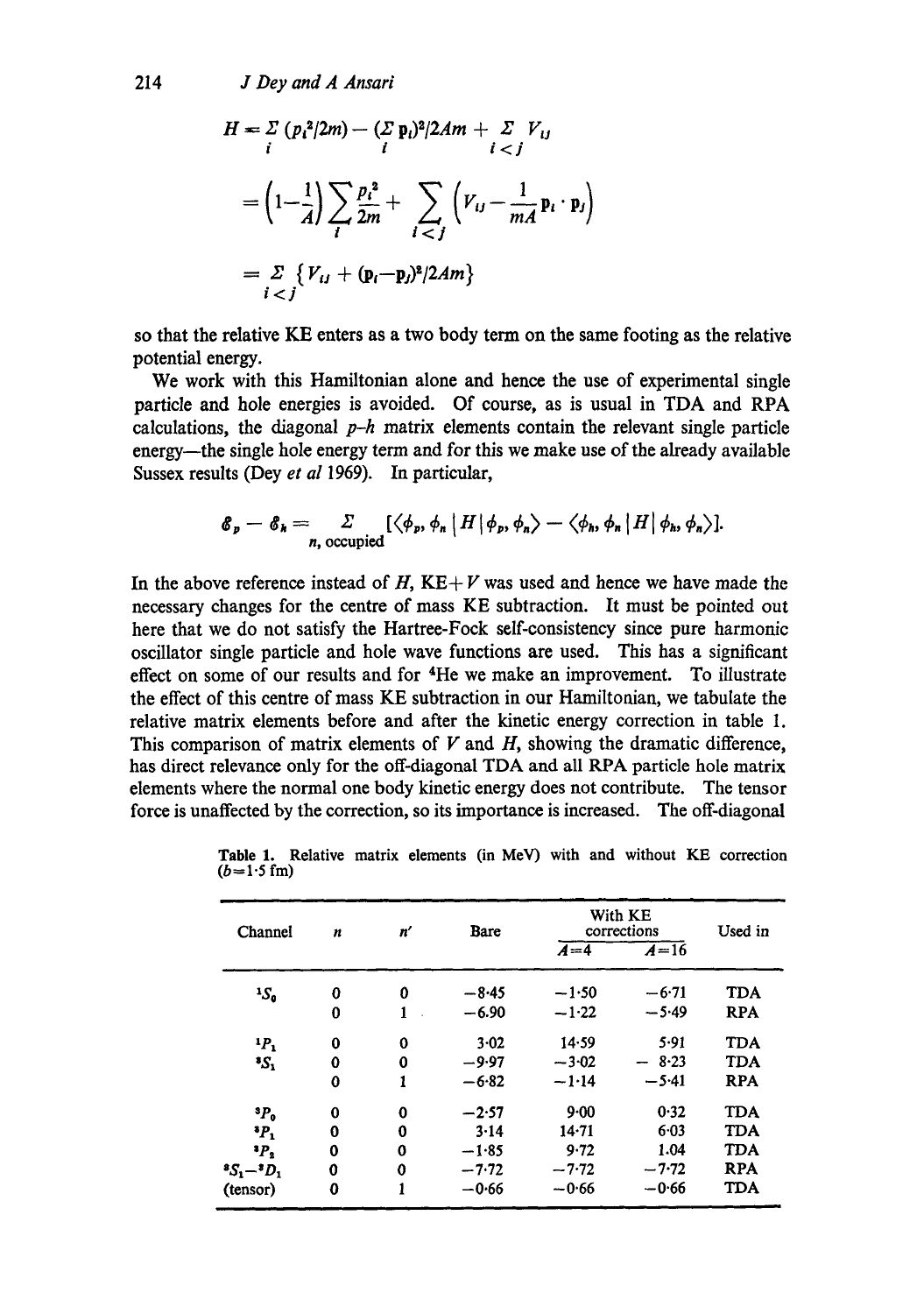| Matrix elements                                                                           |                | T        | $\hat{O}_{12} = (p_1^2 + p_2^2)/2Am$ | $\hat{O}_{12} = p_1 \cdot p_2 / Am$ |
|-------------------------------------------------------------------------------------------|----------------|----------|--------------------------------------|-------------------------------------|
| $\langle O_{s_{1/2}}, O_{p_{1/2}}   \hat{O}_{12}   O_{s_{1/2}}, O_{p_{1/2}} \rangle_{IT}$ | 0              | 0        | 2                                    | $-1/2$                              |
|                                                                                           | 0              |          | 2                                    | $+1/2$                              |
|                                                                                           |                | 0        | 2                                    | $-1/6$                              |
|                                                                                           |                |          | 2                                    | $+1/6$                              |
| $\langle O_{s_{1/2}}, O_{p_{3/2}}   \hat{O}_{12}   O_{s_{1/2}}, O_{p_{3/2}} \rangle_{JT}$ |                |          |                                      | $+1/6$                              |
|                                                                                           |                |          | 2                                    | $-1/6$                              |
|                                                                                           | $\overline{2}$ | 0        | 2                                    | $-1/2$                              |
|                                                                                           | $\overline{2}$ |          | 2                                    | $+1/2$                              |
| $\langle O_{s_1/s}, O_{p_{3/s}}   \hat{O}_{1s}   O_{s_1/s}, O_{p_{1/s}} \rangle_{JT}$     |                | $\bf{0}$ | 0                                    | 2/3                                 |
|                                                                                           |                |          |                                      | -2/3                                |
|                                                                                           |                |          |                                      |                                     |

**Table** 2. Centre of mass correction for two-particle matrix elements used in 4He TDA calculation (in units of  $\hbar w/A$ )

tensor matrix elements are large and their eoetllcients in the Moshinsky expansion of RPA matrix elements are also large. We avoided separate tables for the two b regions suitable for helium and oxygen and used an oscillator length corresponding to the former as an illustration. For a larger  $b$  value the trend shown in table 1 persists.

In diagonal TDA matrix elements, in addition to relative corrected matrix elements of table 1, the particle-hole energy difference contains the one and two body kinetic energies. The one body term is partly included in the matrix elements of table 1 and the two body part gives a constant shift. The breakdown of the one body and the two body terms is shown, as an illustration, in some two-particle matrix elements relevant for 4He, in table 2. These two-particle matrix elements summed with some Racah recoupling coefficients over  $J$ ,  $T$  give the particle-hole matrix to be diagonalized in TDA or RPA. The formalism and phase convention is given in the references and several modern texts and will not be repeated here. It is seen in table 2 that the two body kinetic energy term is J, T dependent.

In <sup>16</sup>O an extra interesting feature appears. The  $p_i \cdot p_j$  term has zero two-particle matrix element when the direct as well as the exchange term contains a  $p_{1/2}$  state connecting a  $d_{5/2}$  state, i.e. of the type  $\langle p_{1/2} || p || d_{5/2} \rangle$ . After the particle-hole transformation and diagonalization this enchances the effect of the lowest  $p_i^{-1}$   $d_{5/2}$ -configuration. This is the factor responsible for the large octupole transition obtained by us compared with the earlier calculations without the centre of mass correction. On using the centre of mass subtracted kinetic energy, the spurious state in  $(1, 0)$ channel automatically comes out at zero energy in TDA.

#### *2. Results*

#### *A. The nucleus 4He:*

In table 3 the results of TDA and RPA calculations are given. The agreement with experiment is fairly good. The second column (TDA) gives odd parity levels with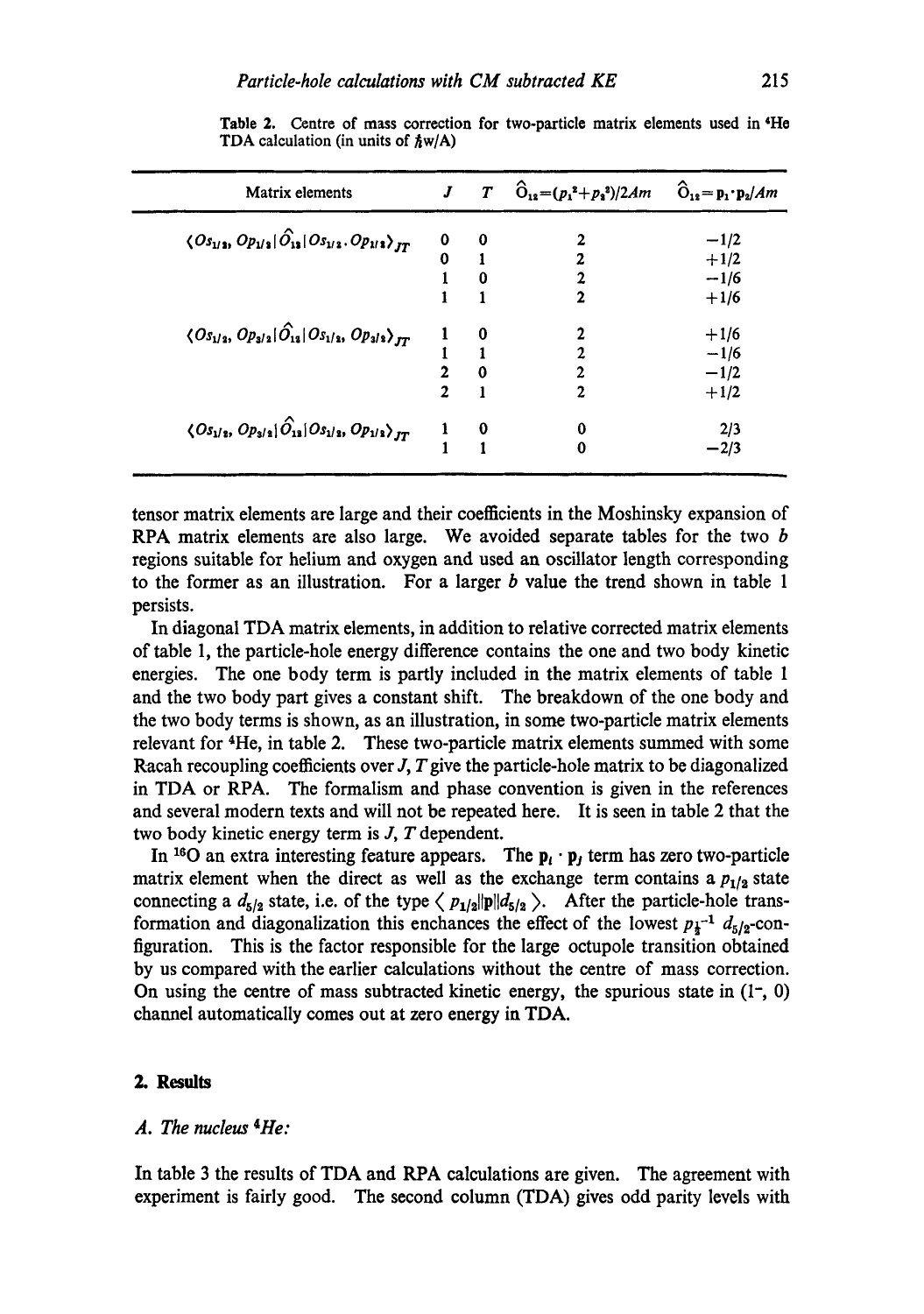|             | $b = 1.4$ fm    |                                      |          | $b = 1.5$ fm              |                                      |          |                      |  |
|-------------|-----------------|--------------------------------------|----------|---------------------------|--------------------------------------|----------|----------------------|--|
| $J^*T$      | Approx A<br>TDA | Approx B<br><b>TDA</b><br><b>RPA</b> |          | A<br>Approx<br><b>TDA</b> | Approx B<br><b>TDA</b><br><b>RPA</b> |          | Experiment           |  |
|             |                 |                                      |          |                           |                                      |          |                      |  |
| $0^-$ , 0   | 28.9            | $28 - 4$                             | 26.9     | 24.5                      | 23.3                                 | 21.9     | 21.4                 |  |
| $0^{-}, 1$  | 32.9            | 32.0                                 | 30.9     | 28.2                      | 26:1                                 | 25.4     | 27.4<br>(29.5)       |  |
| $1^{-}$ , 0 | $38 - 7$        | $37 - 8$                             | 37.6     | $33 - 1$                  | 30.9                                 | $30 - 8$ | $31 - 0$             |  |
| 1, 1        | $36 - 4$        | $35 - 7$                             | 35.5     | $31 - 4$                  | 29.6                                 | $29 - 4$ | 30.5                 |  |
| $1^-, 1$    | 32.0            | 31.4                                 | 31.3     | $28 - 2$                  | $26 - 7$                             | 26.6     | $27 - 8$<br>$(27-4)$ |  |
| $2^{-}$ , 0 | 29.2            | $28 - 7$                             | $28 - 7$ | 25.6                      | 24.3                                 | 24.2     | 22.9                 |  |
| $2^{-}$ , 1 | 28.3            | 27.9                                 | 27.9     | $25 - 2$                  | 23.9                                 | 23.9     | 26.8<br>(26.4)       |  |
| $0^{+}$ , 0 |                 | $23 - 6$                             | $23 - 2$ |                           | 18.3                                 | $17-3$   | 20.3                 |  |
| $2+, 0$     |                 | 29.1                                 | 29.0     |                           | $24 - 7$                             | 24.6     | 29.0                 |  |

Table 3. Energy Levels of 4He (in Mev)

Approx. A means that hole and particle s-states are restricted to one oscillator state only.

Approx. B corresponds to the particle and hole states obtained through a mini HF calculation (see the text).

holes in helium taken to be pure oscillators as in Barrett (1967). In a strict sense, without the use of Hartree-Fock single particle and hole states, the Tamm Dancoff or the Random phase approximations are not valid. So, we perform a mini HF calculation taking the hole s-state to be

$$
|hs\rangle = C_0 |0s\rangle + C_1 |1s\rangle
$$

while the particle s-state is

$$
|ps\rangle = -C_1|0s\rangle + C_0|1s\rangle.
$$

With these TDA and RPA calculations can now be made for odd as well as even parity states and the results are presented in columns three and four marked  $B$  in table 3. Although it is well known that the  $C_0$ , which decouples the ground state from the even parity one particle-hole state, is close to unity for helium, we still find that the use of this can cause a change of one to two MeV in the odd parity levels.

It appears from table 3 that one needs a larger b value of  $1.5$  fm for the odd parity states as compared to the even parity states. This is as expected since in our odd parity calculation the unoccupied p-states occur and single oscillators have been used for them. Oscillators with a larger  $b$  value have better overlap with Hartree-Fock valence state wavefunctions.

Higher order corrections within the shell model framework are  $3\hbar w$  above and this corresponds to about 60 MeV. Such excitations take one into the continuum and could be forgotten in the present context. The ratio of dipole transitions from the upper and lower  $(1, 1)$  states to the ground state is 0.7 which is to be compared to the experimental lower limit of 0"5 (Barrett *et al* 1966).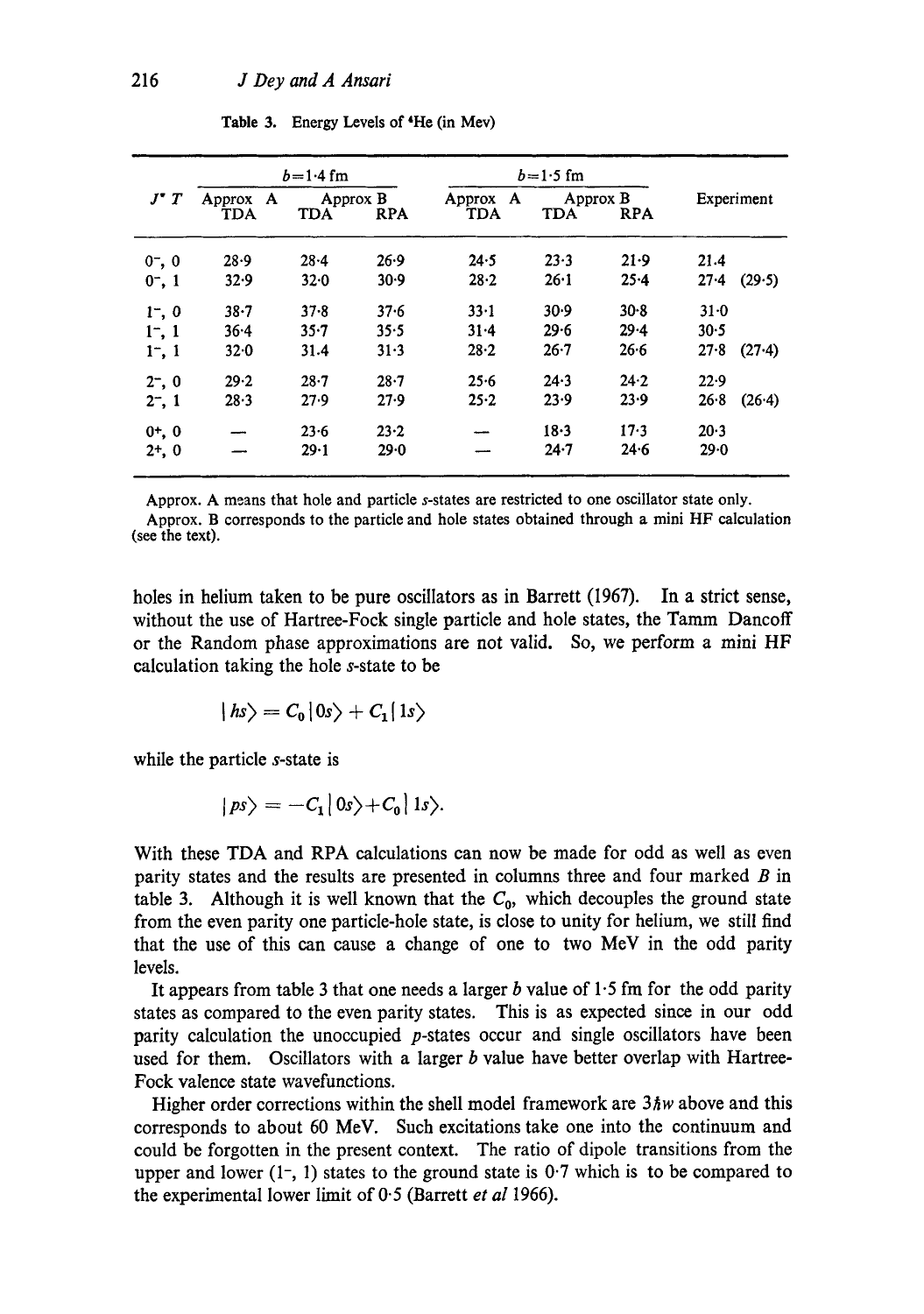

Figure 1. Odd parity energy levels of  $^{16}O$ . The calculated levels are the RPA ones with  $b=1.9$  fm. (a)  $T=0$  and (b)  $T=1$  levels.

|            | <b>TDA</b> |          | <b>RPA</b> |           | Mavromatis et al (1967) |                |
|------------|------------|----------|------------|-----------|-------------------------|----------------|
| $(J^*, T)$ | E(MeV)     | B(En)    | E(MeV)     | B(En)     | E(MeV)                  | B(En)          |
| $(1^-, 1)$ | 22.9       | 0.38     | 22.68      | 0.55      | $25 - 43$               | 0.77           |
|            | 20.61      | 3.74     | 20.49      | 3.90      | $23 - 75$               | 2.18           |
|            | 18.02      | 0.02     | 17.97      | 0.02      | 20.87                   | 0 <sub>0</sub> |
|            | $17 - 76$  | 0.04     | $17 - 70$  | 0.03      | $17 - 73$               | 0.03           |
|            | 14.31      | $0 - 03$ | 14.29      | 0.03      | 13.52                   | 0.04           |
| (3, 0)     | 20.81      | 0.46     | 20.74      | 0.57      | 22.55                   | 0.43           |
|            | $16 - 39$  | 0.66     | 16.34      | 0.66      | 16.66                   | 1.39           |
|            | 10.96      | 8.58     | $10-11$    | $13 - 28$ | 7.14                    | 9.7            |
| (3, 1)     | $21 - 76$  | 4.57     | $21 - 72$  | 4.88      | 25.22                   | 2.76           |
|            | 17.42      | 3.64     | 17.38      | 3.88      | 18.91                   | 1.51           |
|            | $15 - 05$  | 1.48     | $15 - 03$  | 1.60      | 13.66                   | 1.10           |

Table 4. Transition rates (in WU) to the ground state for <sup>16</sup>O

Obviously,  $n$  is 1 for 1<sup>-</sup> states and 3 for 3<sup>-</sup> states

#### *B. The nucleus 160*

The <sup>16</sup>O negative parity RPA results are displayed in figure 1. As expected the  $T=1$ levels are in good agreement with experimental ones but the  $T=0$  states, particularly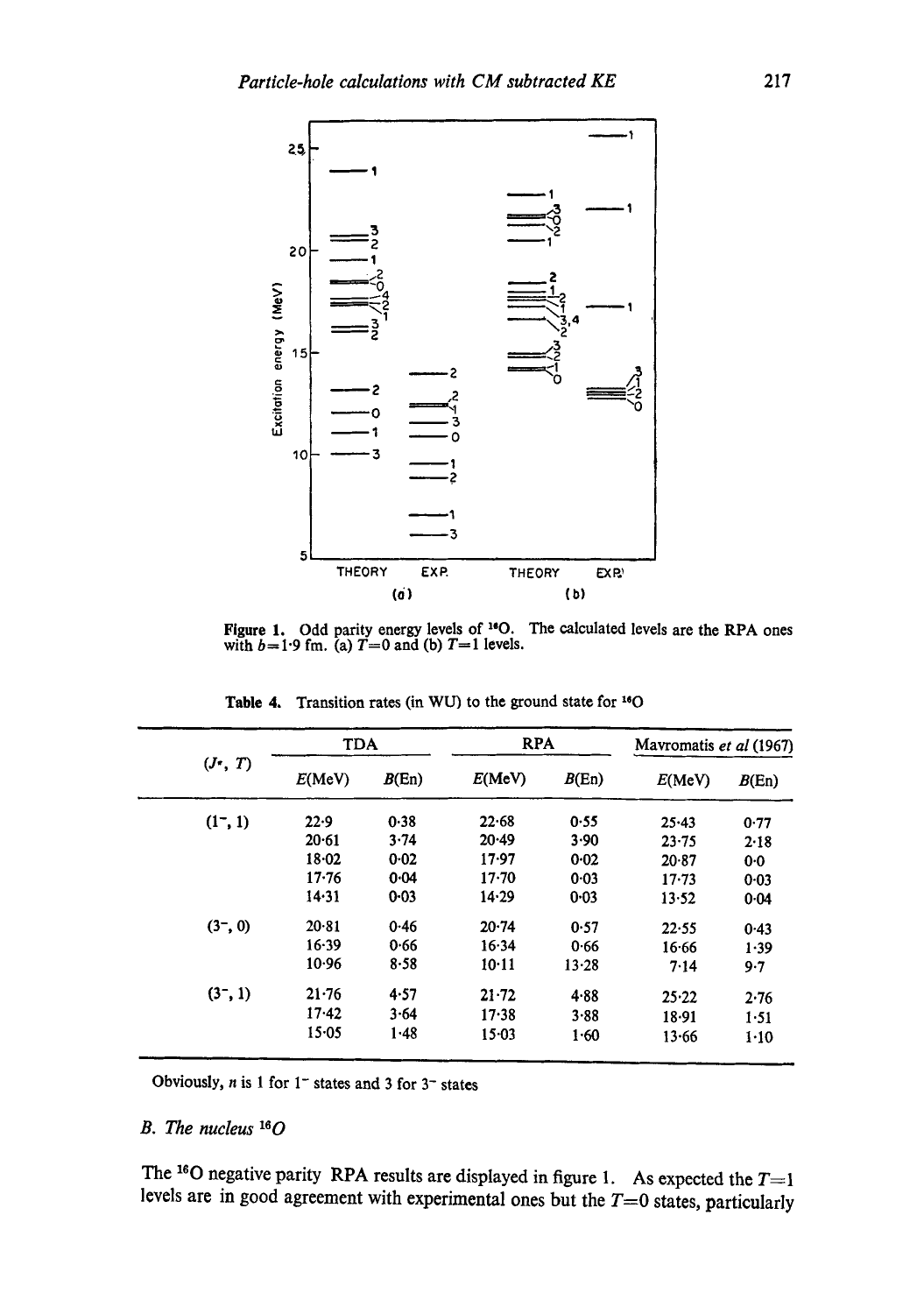the  $(1, 0)$  and  $(2, 0)$  are not. Many explanations have been attempted, including a 1- rotational band by Kelson and others. We do not go into details of these but instead refer the reader to the excellent review by Irvine *et al* (1971).

The dipole and octupole transitions to the ground state are given in table 4. Established experimental results exist only for the lowest  $(1^-, 1)$  level  $(0.033 \text{ WU})$  and the lowest  $(3, 0)$  level (Stroetzel (1968) gets the value of about 12 whereas Alexander and Allen (1965) quote it to be 14 WU) Calculated values in table 4 are in good agreement with these. We have also compared our transitions with those of Mavromatis *et al* (1967) in which Hamada-Johnston potential was used in the 1  $\hbar w$ subspace.

Not tabulated are the transitions from our zero spuriosity  $(1, 0)$  states all of which show very little dipole strength (order of  $10^{-3}$  WU) in agreement with experiment (Swann 1970). RPA always enhances the transition rates strongly. It is to be noted that in our calculations only the theoretical lowest order single particle energies have been used. The use of experimental or HF single particle energies often tends to push down the  $T=0$  levels more than the  $T=1$  levels. We use a slightly high b value  $(1.9 \text{ fm})$  and this is justified by its better overlap with HF wave-functions of Ellis and Mavromatis (1971).

## **3. Conclusions**

A notable feature of our calculation is that the  $(1, 0)$  centre of mass state is numerically at zero energy both in 4He and 180 in *TDA.* The RPA, however, gives a small imaginary eigenvalue  $(0.55i)$  for helium and  $1.4i$  in oxygen). It is understood that this is due to the lack of HF self-consistency. The magnitude of the imaginary eigenvalue for 4He decreases when the HF self-consistency is partially restored. We again emphasize that our results are obtained without the use of experimental single particle energies or without adjusting the particle-hole gap as suggested by Irvine *et al* (1971). It is concluded that fairly good agreement with experiment can be obtained with a parameter free lowest order RPA calculation with the centre of mass subtracted kinetic energy operator. Of course, there are many other known methods to handle the centre of mass motion in TDA and RPA calculations. Provided that the harmonic oscillator is a good approximation to the HF potential, our method and the one of adding  $\frac{1}{2}m A\omega^2 R^2$  (Singh 1974) are equivalent. However, in some of the existing TDA calculations with the latter prescription (Mavromatis and Singh 1973), the exchange contribution to the TDA off diagonal matrix elements has not been properly corrected. In general terms, the subtraction of the centre of mass KE and thus dealing with the relative KE is straightforward both conceptually and operationally, but by no means it is a unique one.

## **Acknowledgements**

We wish to express our gratitude to Dr S C K Nair for his association with this problem in its early stages and for his continued interest and suggestions throughout.